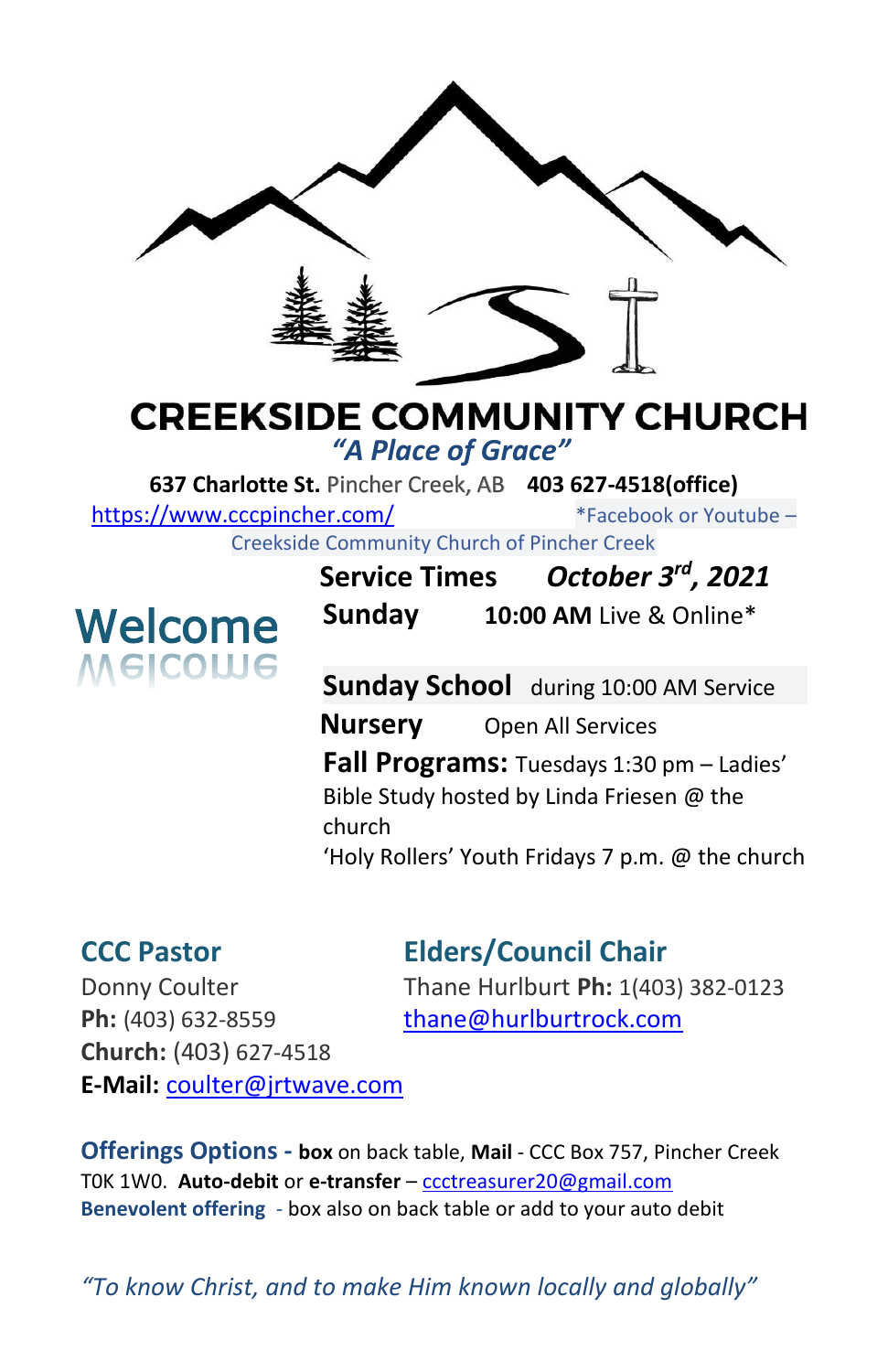### **Ministries & Outreach Community**

Joy Hurlburt *Deacon Congregational Care 403 330-5399*, [joy@hurlburtrock.com](mailto:joy@hurlburtrock.com)

**Missions** – leader and volunteers needed now – if you feel called to serve in this area of ministry, please speak to Pastor Donny

# **Prayer Needs** Pastor Donny

**Youth Ministry 'Holy Rollers' Youth**

Leaders: Chelsea & Eli Barton **Ph: 403-795-2733**

### **Today's Worship Service**

**Welcome and Announcements** Thane Hurlburt

• *Please check in to the tables in the back and sign up for a place to serve your church*

**Worship through Music** *Led by Dana, Peter and Thane I Saw the light The old account I need Thee every hour Send the light*

#### **through Prayer and Praise** *Led by Thane & Pastor Donny*

- o Margret Hofer contracted Covid after firt shot and is very sick. Doctors say she will have to fight this on her own as they said the vaccine does not kick in for another week.
- o Praise for **Marlena's** employment at Tim Horton's!
- o Pray for **Bill and Janice Dyck** & **Tim and Kallie Hutton**, our Canadian Baptist Missions '**Partners in Mission'** in Bolivia. Bill and Janice work from Calgary online, enlarging their outreach to pastors and leaders. Tim and Kallie in Bolivia work alongside the Bolivian Baptist Union in its Seminary and with community outreach
- o Pray for **Helen Blackburn's** safety as she travels to churches and conferences in Western Canada
- o Pray that "**we, as Canadian citizens and as Christians** who share a faith with the perpetrators and many of the survivors (of residential schools) *will* bear a responsibility to work towad a future in which **every Indigenous child is cared for as God's image bearer, known and precious to Him.**" From EFC *Faith Today* 10/11 2021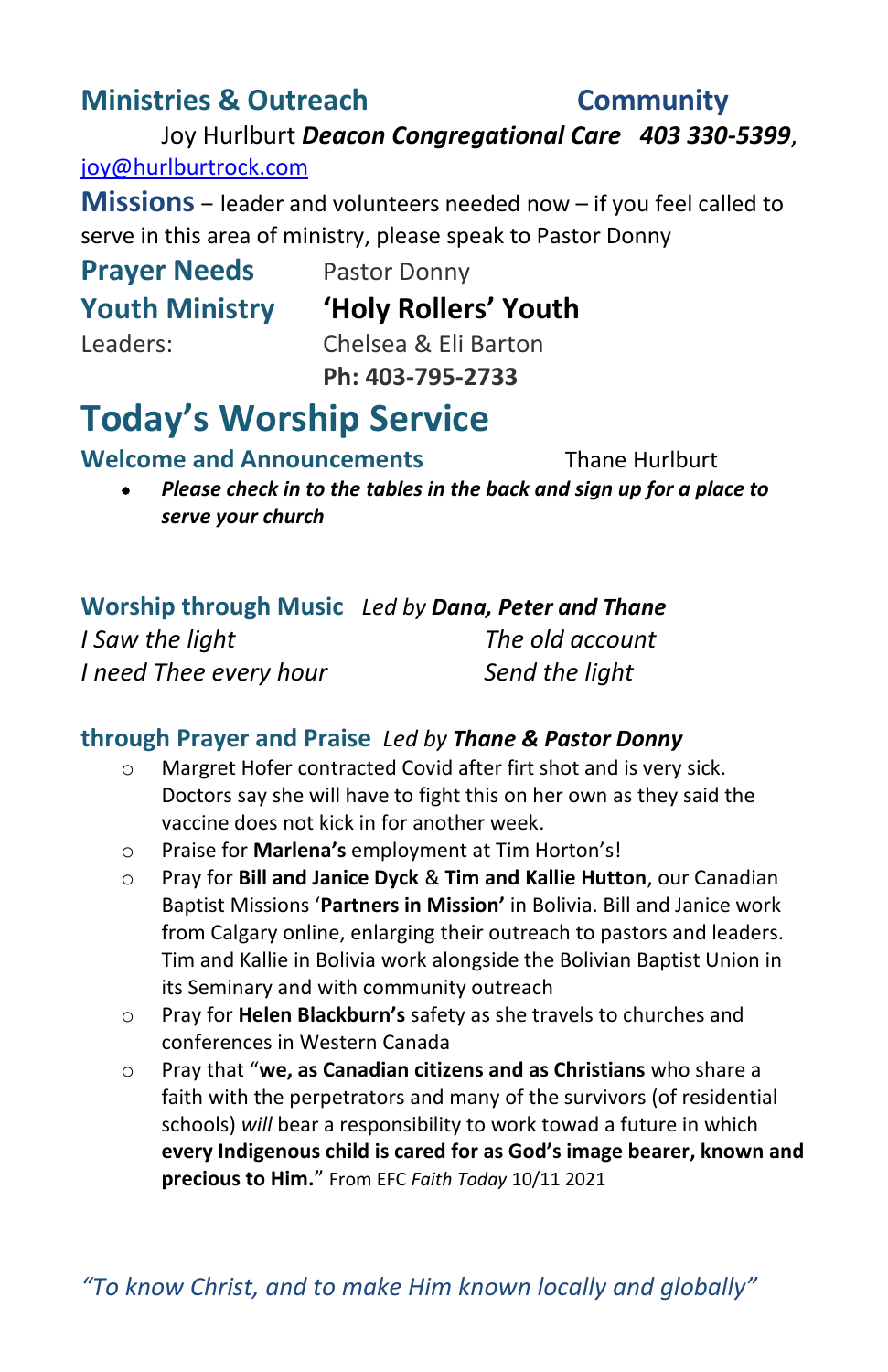### **Today's Message Notes . . .**

#### **The Work of Holiness Pt 2 The Battlefield of the Mind I Peter 1:13-16; 2 Corinthians 10:3-5**

#### **DOCTRINE should always be linked to PRACTICE What you BELIEVE should always manifest itself in how you BEHAVE**

#### **Prepare your minds for action I Peter 1:13**

- Gird up your MIND for action
- **A. II Cor 10:4, 5 Taking thoughts captive – 4 observations**
- 1. This is a spiritual battle
- 2. Our weapons are Spiritual Weapons
	- Peter's carnal example Matt. 16:21-24; Matt. 26:51-54
- 3. The power to destroy strongholds belongs to God
	- The strongholds mentioned here are: Arguments against God Pride
- 4. Our responsibility begins in pursuing and taking captives all non-God honoring thoughts after God has torn down the strongholds
	- If we do not do this consistently these thoughts will come back and cause us trouble

*Biblical illustrations: Joshua 6 at Jericho; John 5 man at the pool*

#### **Practical Applications**

| 1. Lustful thoughts        | 1 John $2:15-17$          |
|----------------------------|---------------------------|
| 2. Jealousy and resentment | 1 Cor. 3:3; James 3:14-16 |
| 3. Bitterness              | Hebrews $12:12-15$        |
| 4. Anger                   | James 1:19,20             |
| 5. Complaining             | Phil. 2:4: I Peter 4:9    |
|                            |                           |

#### **All of this takes repeated and determined application of truth**

- **Refuse to entertain concepts contrary to scripture**
- **Resolutely act on what scripture approves**

*"To know Christ, and to make Him known locally and globally"*